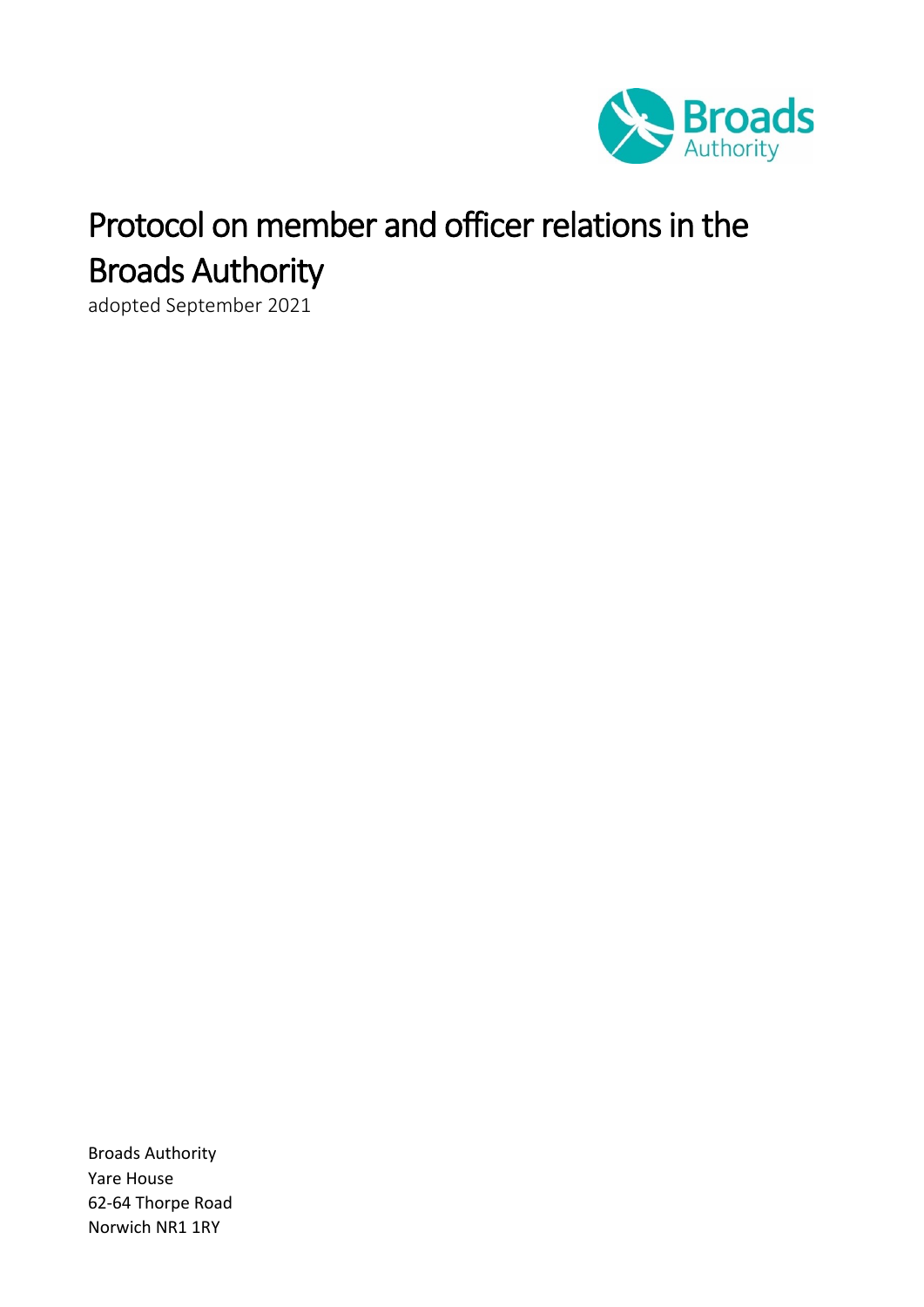# **Contents**

| 1.                                                                                      | Introduction                                                                        | 3              |
|-----------------------------------------------------------------------------------------|-------------------------------------------------------------------------------------|----------------|
| 2.                                                                                      | Core values                                                                         | 3              |
| 3.                                                                                      | Roles and responsibilities                                                          | 3              |
|                                                                                         | Members                                                                             | 4              |
|                                                                                         | Officers                                                                            | 4              |
| 4.                                                                                      | Expectations                                                                        | 4              |
| 5.                                                                                      | Working relationships                                                               | 5              |
| 6.                                                                                      | Conduct of meetings                                                                 | 6              |
| 7.                                                                                      | Consulting the Monitoring Officer or Director of Finance                            | $\overline{7}$ |
| 8.                                                                                      | Media communications                                                                | $\overline{7}$ |
| 9.                                                                                      | Provision of information                                                            | 8              |
| 10.                                                                                     | Disclosure of information                                                           | 9              |
| 11.                                                                                     | Roles of specific officers as set out by law                                        | 10             |
|                                                                                         | Head of Paid Service (Section 4 of the Local Government and Housing Act 1989)       | 10             |
|                                                                                         | Director of Finance (Section 17 of the Broads Act 1988)                             | 10             |
|                                                                                         | Navigation Officer (Section 10(7) and Part II of Schedule 5 of the Broads Act 1988) | 11             |
|                                                                                         | Monitoring Officer (Section 5 of the Local Government and Housing Act 1989)         | 11             |
| Appendix 1 - Job Description for Members of National Park Authorities                   |                                                                                     | 12             |
| Appendix 2 - Job Description for appointed members of the Broads Authority's Navigation |                                                                                     |                |
| 15<br>Committee                                                                         |                                                                                     |                |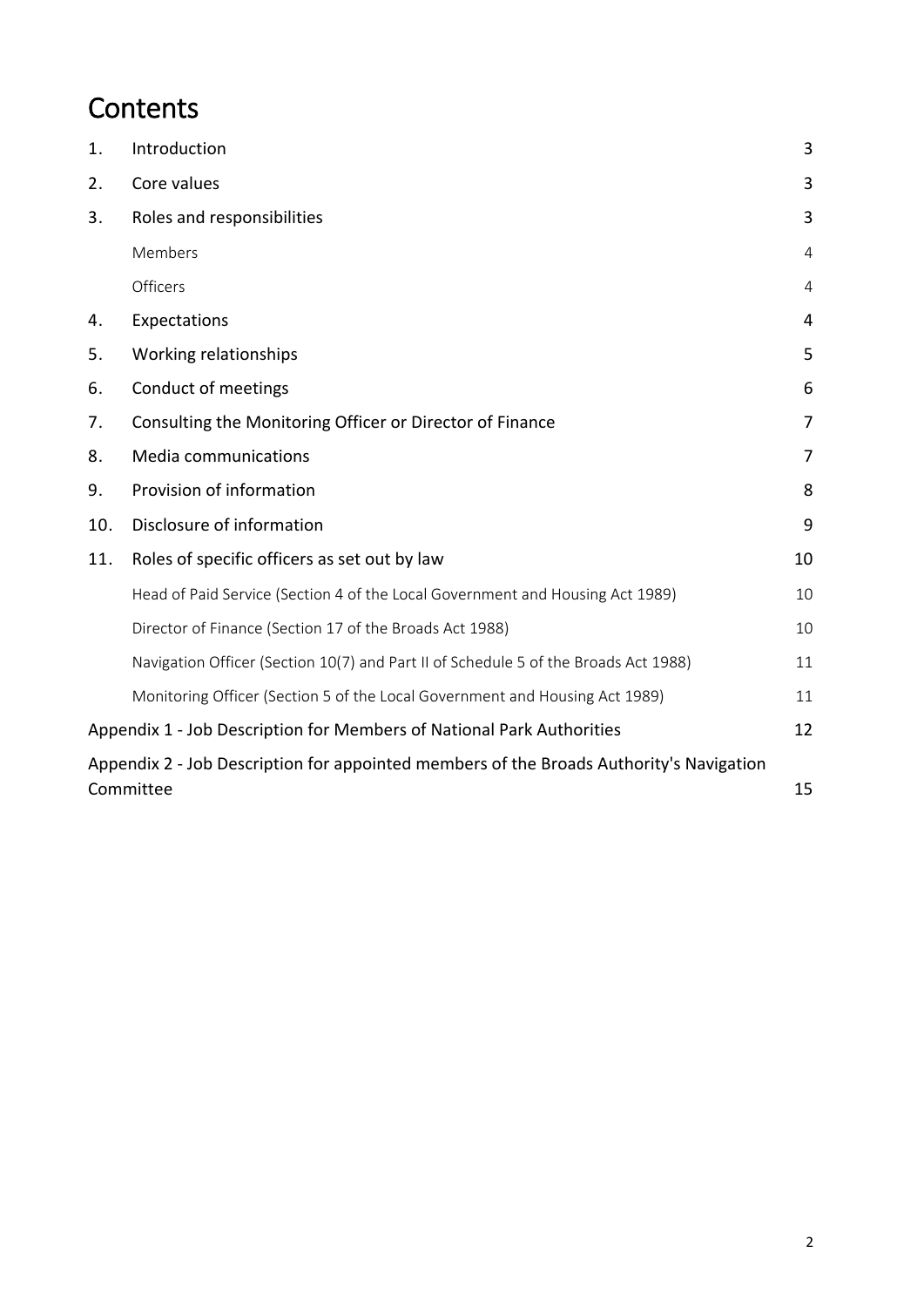# <span id="page-2-0"></span>1. Introduction

- 1.1. The purpose of this protocol is to guide the Broads Authority's members and officers in their working relationships with each other, promoting understanding, openness and good conduct to support the effective and efficient operation of the organisation.
- 1.2. The principles of this protocol also apply to co-opted members of the Navigation Committee, and to externally engaged officers acting on behalf of the Authority. For convenience, reference in this document to 'members' includes co-opted members.
- 1.3. The protocol should be read alongside the following Authority documents, as relevant:
	- [Member Code of Conduct](https://www.broads-authority.gov.uk/__data/assets/pdf_file/0024/186126/Member-Code-of-Conduct.pdf) (for members)
	- Code of Conduct for Employees (for officers)
	- [Social Media Policy](https://www.broads-authority.gov.uk/__data/assets/pdf_file/0025/241729/Policy-on-using-social-media-January-2021.pdf) (for members and officers)
- 1.4. Breaches of this protocol by officers will be referred to the appropriate line manager and may be dealt with under the Authority's disciplinary procedures. Breaches of this protocol by members will be referred in line with the Member Code of Conduct (See also paragraphs 5.4 to 5.6).

### <span id="page-2-1"></span>2. Core values

- 2.1. In carrying out their roles, members and officers should uphold and promote the Authority's core values. These values, set out below, provide a clear focus for our operations, supporting decision making and demonstrating our accountability and commitment to maintaining high ethical standards.
	- **We show commitment -** Working together for a common purpose; Showing flexibility, trust and enthusiasm; Delivering on our promises
	- **We are caring -** Setting realistic and properly resourced workloads; Supporting each other to get things done; Giving praise and daring to challenge
	- **We are exemplary –** Being visible, approachable and professional; Making sound judgements on strong evidence; Aiming higher, smarter and always inspiring
	- We are open and honest Being fair and consistent in our words and actions; Always willing to ask, listen and respond; Doing what's right and being accountable
	- **We are sustainable** Looking after our resources wisely; Understanding the impact of our choices; Doing work that adds real value

# <span id="page-2-2"></span>3. Roles and responsibilities

3.1. Members and officers have distinct but complementary roles. Together they bring the necessary skills, experience and knowledge for the effective management of the Authority, putting its statutory purposes, policies and core values into effect. Members and officers should always demonstrate a mutual recognition of, and respect for, each other's roles and responsibilities.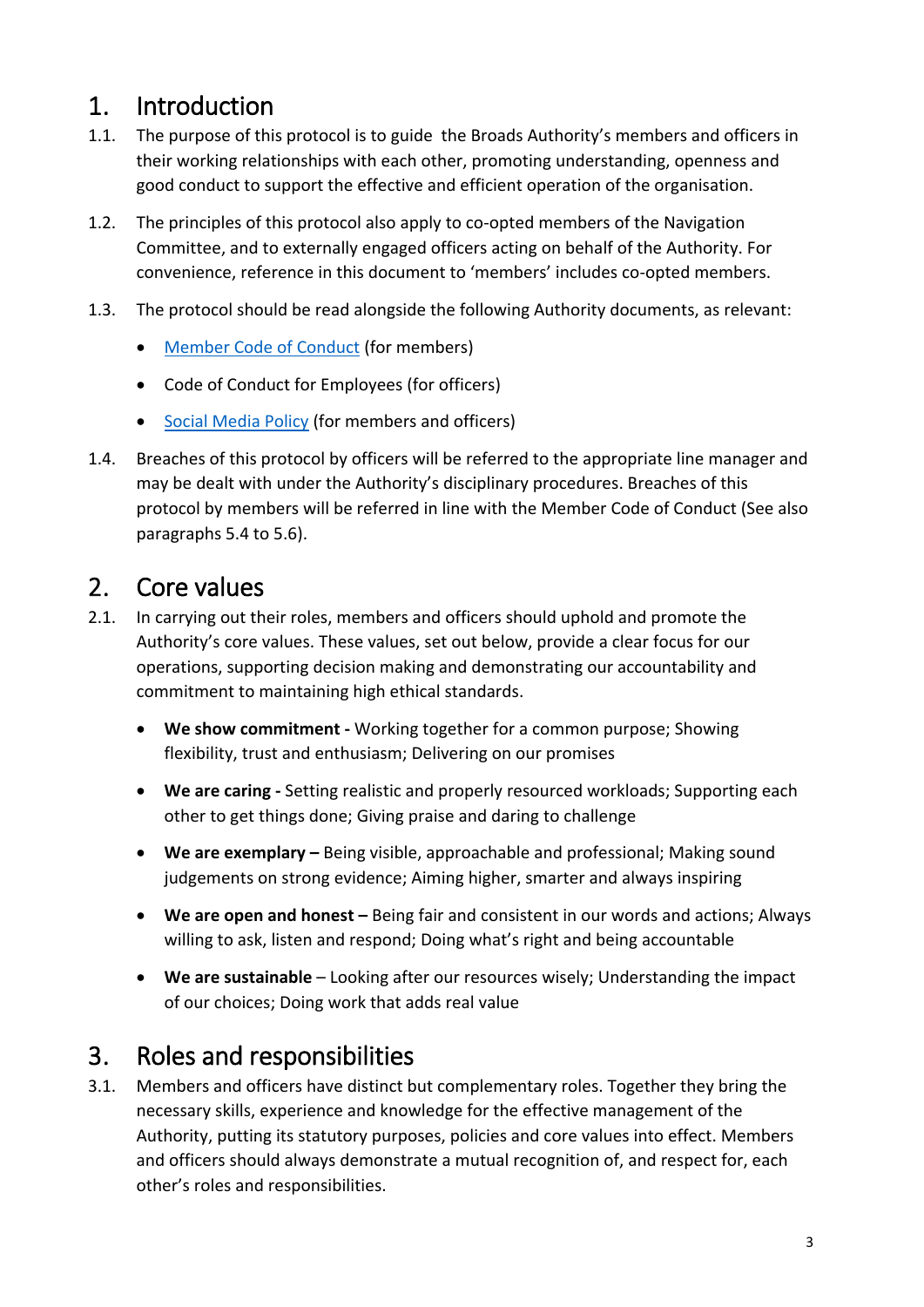#### **Members**

- <span id="page-3-0"></span>3.2. The core role of members is to define the strategic and policy priorities, monitor implementation of agreed decisions, and provide strategic leadership and direction in partnership with the Authority's senior officers.
- 3.3. More details are in the 'Job Description for Members of National Park Authorities' (Appendix 1) and the 'Job Description for Appointed Members of the Broads Authority Navigation Committee' (Appendix 2).

#### **Officers**

- <span id="page-3-1"></span>3.4. The role of officers is to give impartial, professional advice to assist members in their strategic decision making and enable them to fulfil their roles as members. Officers must not allow their professional judgement to be influenced by their own personal views.
- 3.5. Officers are responsible for the preparation of plans and policies, the day-to-day implementation of strategies, policies and decisions agreed by the Authority and its committees, and the management of the Authority's staff and work plans. Nevertheless, members do have a right to ensure that members' decisions, for which they are statutorily responsible and accountable, are implemented by officers in a timely and efficient manner.

### <span id="page-3-2"></span>4. Expectations

- 4.1. In committing to a good working partnership, members and officers can expect the following from each other:
	- A commitment to the Authority as a whole, and not only to any part of it;
	- Respect and courtesy;
	- The highest standards of integrity;
	- An understanding of and support for respective roles, workloads, pressures and aspirations;
	- Appropriate confidentiality;
	- Not to be subject to bullying or harassment, or to be put under undue pressure;
	- Not to use their position or relationship with each other to seek to advance their personal interests, or those of others, or to influence decisions improperly; and
	- Compliance with the Member Code of Conduct or the Code of Conduct for Employees, as appropriate, at all times.
- 4.2. Members can also expect from officers:
	- A timely response to enquiries and complaints;
	- Impartial, proactive and reactive professional advice, not influenced by political views or personal preference, which does not compromise the political neutrality of officers;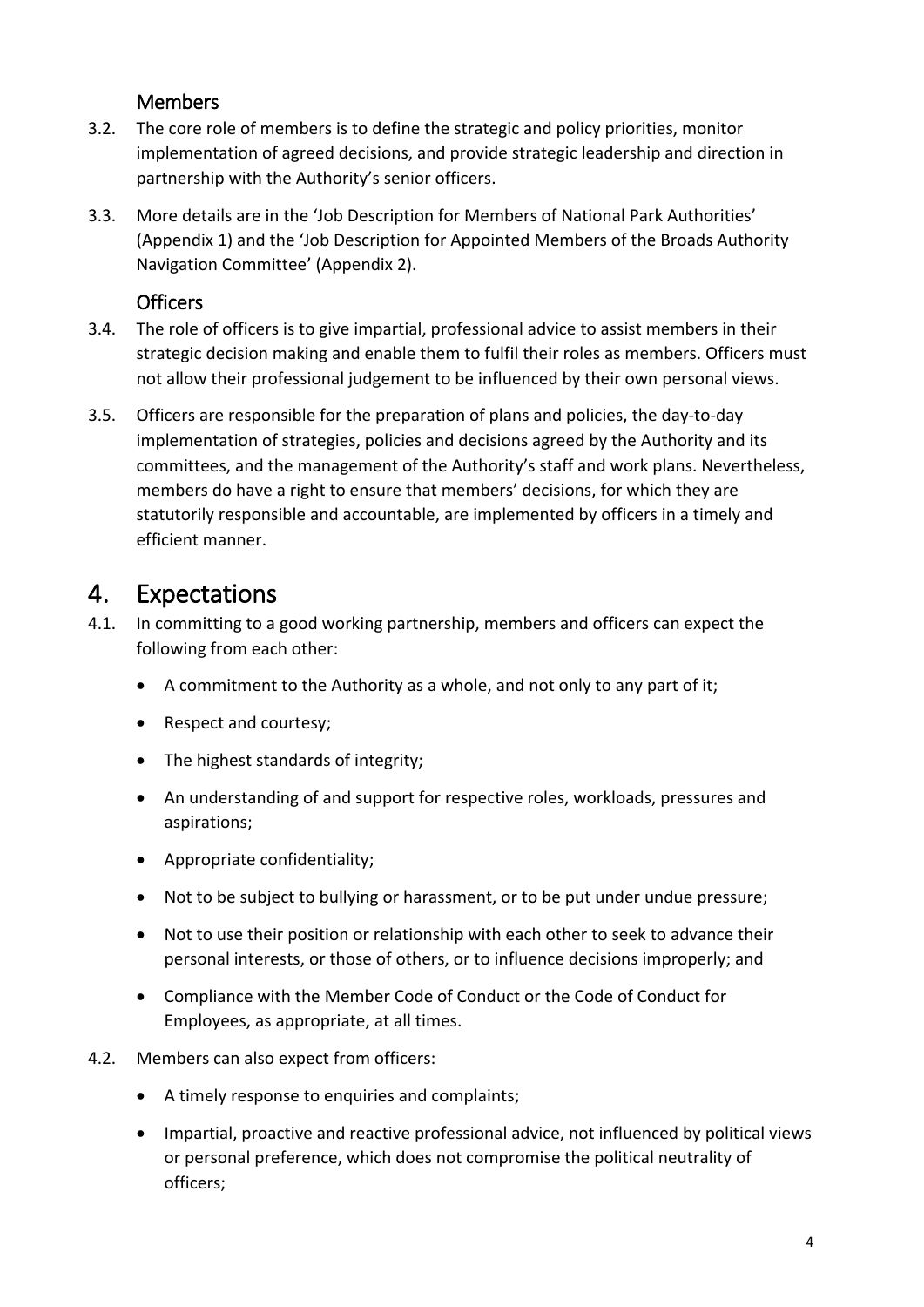- Regular, up-to-date information considered appropriate and relevant to their needs, having regard to any individual responsibilities they have and positions they hold;
- Awareness and sensitivity to the political environment;
- Training and development to carry out their role effectively; and
- Support for the role of members within the arrangements made by the Authority.
- 4.3. Officers can also expect from members:
	- Leadership; and
	- That all members take collective responsibility for decisions made by the Authority, even where any member may disagree personally with the decision, and that they defend these decisions publicly.

# <span id="page-4-0"></span>5. Working relationships

- 5.1. Mutual trust, respect and good communication between the Authority's members and officers are essential for the efficient administration of its governance functions and for safeguarding its reputation. As stated above, members and officers should recognise each other's distinct roles and responsibilities.
- 5.2. Working relationships should be kept on a professional basis. While social interaction between members and officers is not prohibited, any close personal familiarity (e.g. friendship) should ideally be avoided, and at the very least not be conducted in such a way as might be seen as unduly influencing their work in their respective roles. Such relationships should never be allowed to be, or appear to be, so close that impartiality is brought into question. Neither should close personal association be used to secure advantageous treatment.
- 5.3. The Authority is committed to promoting standards of behaviour that reflect the proper and professional working relationship that should exist between members and officers. Any act against an individual member or officer intended to unfairly influence their actions, thoughts or deeds may be regarded as a form of bullying, intimidation or harassment. If an individual considers that they have been the subject of such behaviour, it will be investigated according to the nature of the behaviour reported. In summary, all dealings between members and officers should observe reasonable standards of courtesy, and neither party should seek to take unfair advantage of their position.
- 5.4. Members' concerns about the conduct or performance of an officer should be made to the Chief Executive (or, in his absence, to a Director), or to the Monitoring Officer. It is particularly important that such concerns are made in this way and not in public (such as at a meeting of the Authority or an external body), as officers should not be made to respond in public.
- 5.5. Concerns from any party about the conduct or performance of a member should be referred in line with the Member Code of Conduct.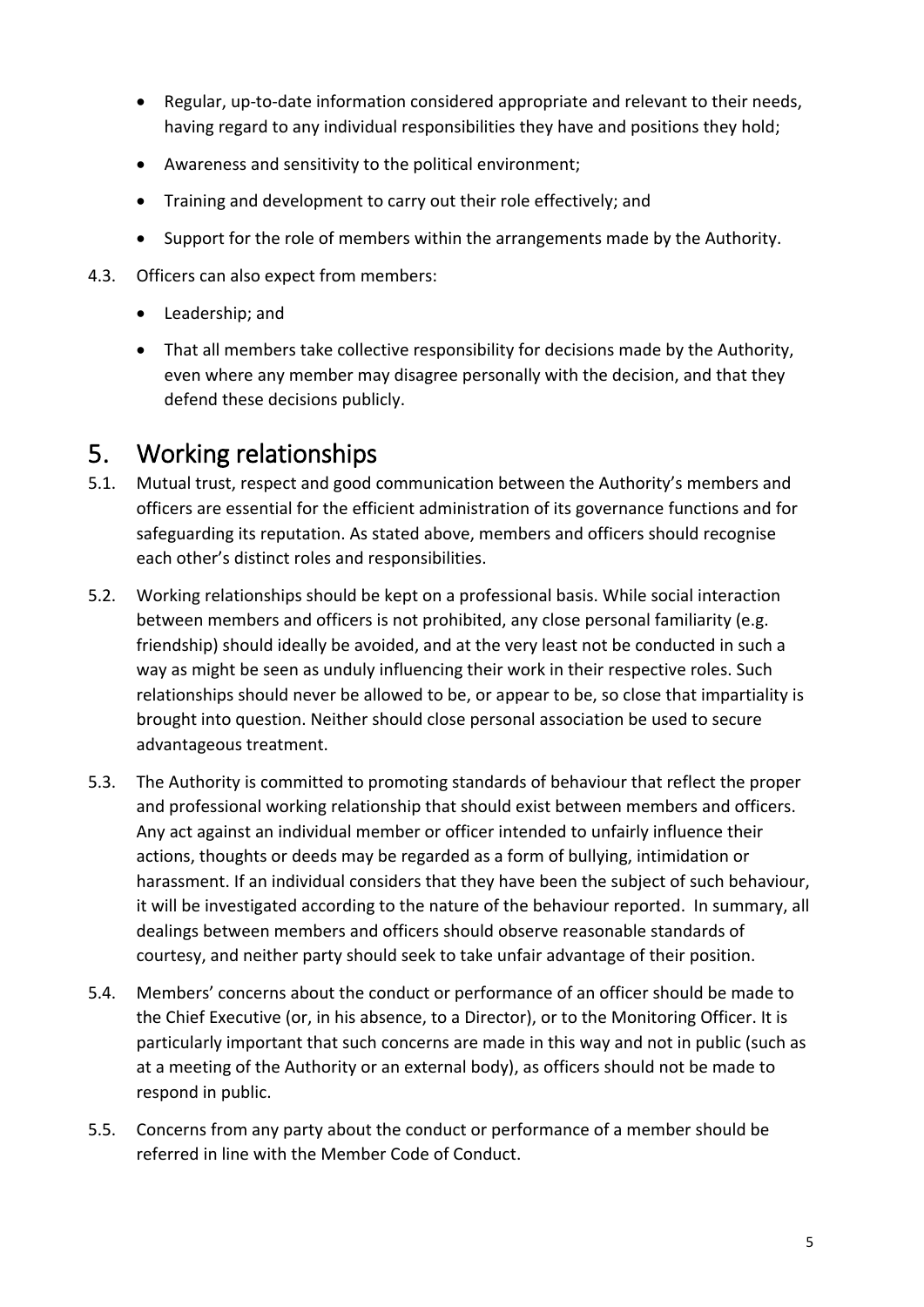5.6. Members should recognise and have regard to the Authority's role as an employer and its potential liability for members' actions in relation to officers' employment rights.

# <span id="page-5-0"></span>6. Conduct of meetings

- 6.1. Agendas for meetings of the Authority and its committees, sub-committees and other bodies shall be prepared by the Chief Executive, as the Proper Officer, in consultation with the appropriate Chair (and/or Vice-Chair).
- 6.2. Any member may ask the Chief Executive to include an item of business on the relevant agenda and, where appropriate, the Chief Executive will arrange for an officer report on the matter to be prepared. As a matter of courtesy, members should consult with the relevant Chair before making such a request To allow sufficient time to prepare an item of business, requests should be made at least 21 days before the date of the meeting where possible and practicable (other than for items of urgent business). However, as noted in paragraph 6.1 above, the Proper Officer is the final arbiter of what goes on the agenda, and in what form.
- 6.3. Committee meetings are an opportunity for members to have an open debate within an inclusive and respectful environment, supported by officer information and advice. Members should always allow the presenting officer of an agenda item to introduce the subject and summarise the key issues or questions to be addressed. In the case of a report to the Authority on a matter already considered by a committee or subcommittee of the Authority, or by the Broads Local Access Forum, the relevant Chair should be asked to present the views of that body to the Authority meeting.
- 6.4. Following the officer's introductory presentation, the Chair (or Vice-Chair) should invite open discussion about the issues, in which members may:
	- Seek further factual information;
	- Question officers about the proposals;
	- State their agreement or opposition to the proposals or recommendations, with their reasons;
	- Put forward alternative proposals or recommendations; and
	- Exercise their proper right to examine the Authority's work.
- 6.5. As good practice, members should keep to the point of the discussion as outlined in the agenda papers before them. If a member wishes to raise significant questions, or if they have identified key points of difference of view with an item on the papers presented, they should where possible and practicable give advance notice to the presenting officer. This will allow the officer time to come to the meeting prepared to respond to the specific supplementary points raised. However, members are free to raise any matter on the papers presented that they believe is relevant to the discussion, should that matter subsequently arise.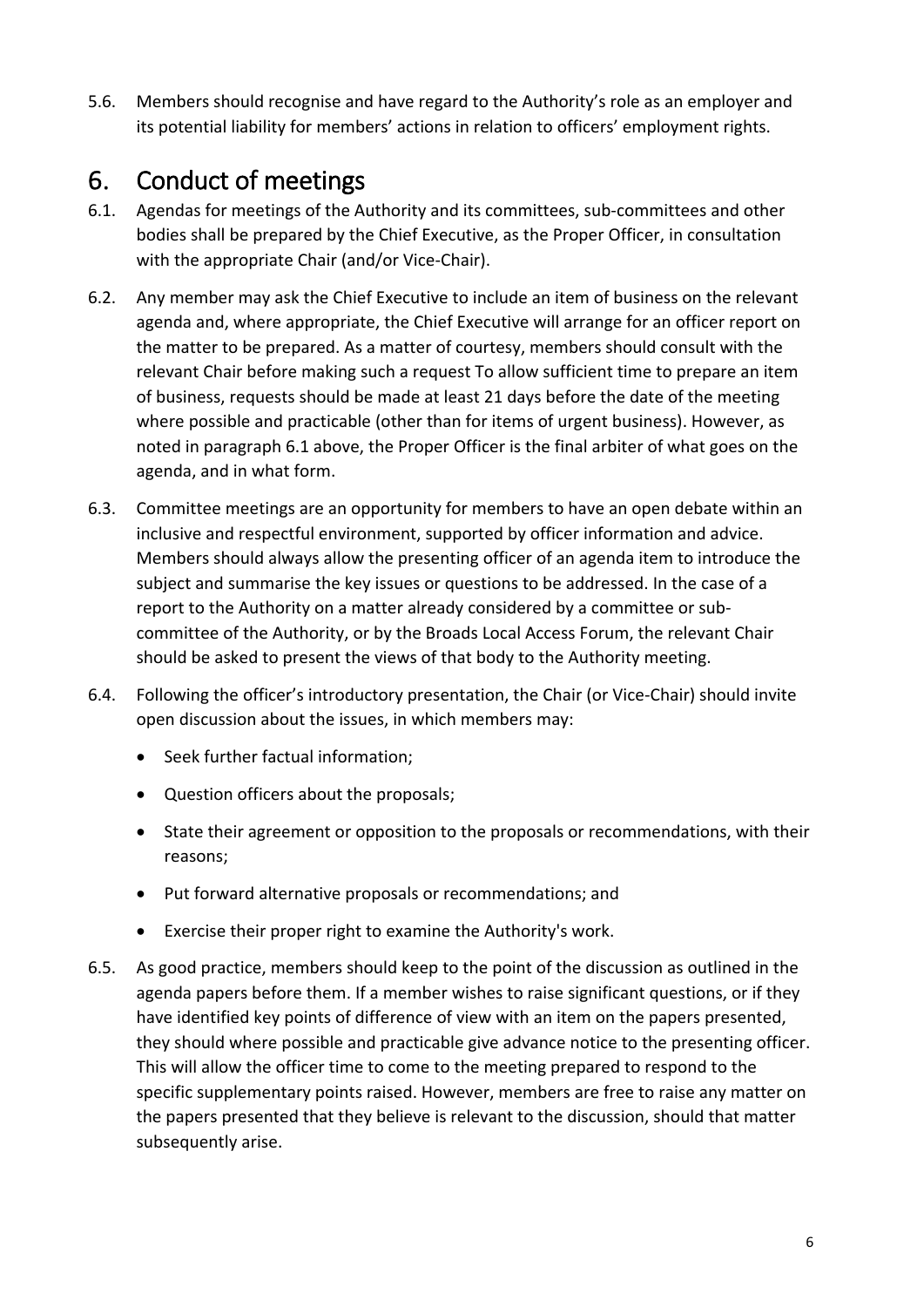- 6.6. Members will naturally consider the advice of officers in a report and on any matter arising out of debate but it is, ultimately, the members' responsibility to take a decision, having regard to the advice and any other material considerations. Once a decision has been taken – irrespective of whether it supports the officer recommendation or not – it is the duty of officers to assist members in articulating that decision (planning grounds of refusal, for example); treat that decision as an instruction; give it their full support; and implement it accordingly. It is also the duty of members and officers to promote and defend such decisions as the proper action of the Authority.
- 6.7. Where an officer advises members that an objective cannot be achieved in the way the members had envisaged, the officer should seek to suggest how the members might achieve the objective in another way.
- 6.8. A member's contributions to the Broads Authority should primarily be through the meetings of the Authority and its committees on which the member serves. If a member wishes to raise a matter for consideration by a committee on which they do not serve on, they should raise that matter at in line with paras 6.1 and 6.2 above.

# <span id="page-6-0"></span>7. Consulting the Monitoring Officer or Director of Finance

- 7.1. Members are required to consult with the Monitoring Officer or Director of Finance, as appropriate, where:
	- they have any issues of legality, maladministration, financial impropriety or probity; or
	- they are in any doubt as to whether a decision is, or is likely to be, contrary to the Authority's policy, budget or law.
- 7.2. It is a member's responsibility to ensure that they comply with the requirements of the Member Code of Conduct in relation to Disclosable Pecuniary Interests and other interests, and in relation to gifts and hospitality. Members should seek guidance from the Monitoring Officer if they are in any doubt on these matters.

### <span id="page-6-1"></span>8. Media communications

 $\overline{a}$ 

- 8.1. Members and officers have an important role in promoting the work of the Authority. Relations with the media need to be handled with care to make sure the Authority is represented correctly. The Head of Communications can provide guidance to members and officers on how to respond to media contacts.
- 8.2. Speaking on behalf of the Authority to the media will normally be handled by the Chair of the Authority and the Chief Executive. Occasionally, other committee chairs may be asked by the Authority to speak to the media on specific issues<sup>1</sup>. Members should discuss any media contact or communications with the Chair and Chief Executive in the first instance, who will liaise with the Head of Communications. This principle also applies to

<sup>1</sup> This does not preclude local authority members from speaking on behalf of their constituent local authority.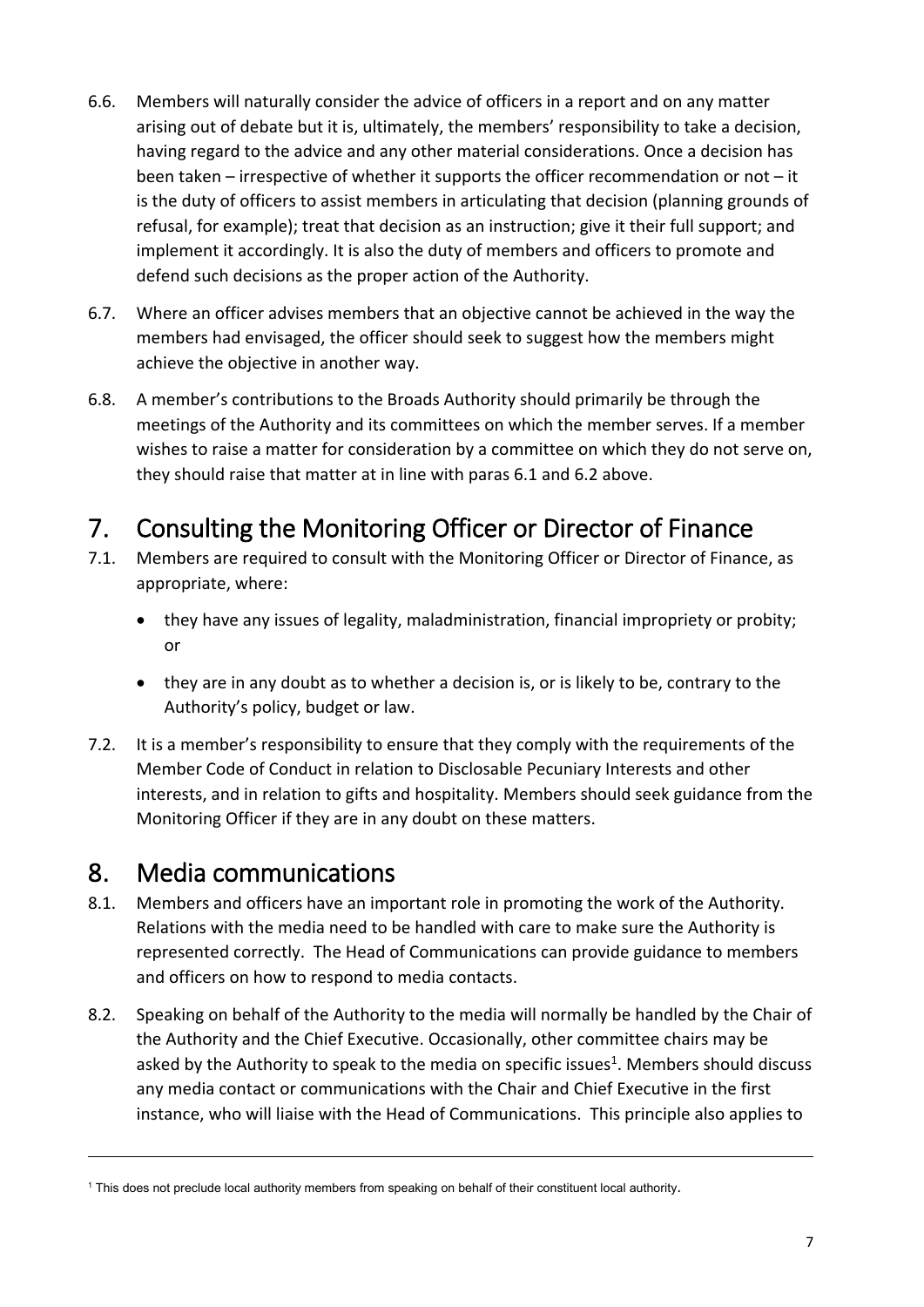correspondence, written for either print or online publication, that relate to the Authority's work.

- 8.3. Members and officers should refer to the Authority's Social Media Policy for guidance on the appropriate use any type of online media that allows users to create and share content with others online and to participate in social networking, discussion and interaction.
- 8.4. Members are reminded that special rules apply to the Authority's publicity during an election period, as set out in the Recommended Code of Practice for Local Authority Publicity (MHCLG). Members should be vigilant not to breach this code and should seek advice from the Head of Communications if in any doubt

### <span id="page-7-0"></span>9. Provision of information

- 9.1. The Chief Executive, and Directors (each within their area of accountability) have a responsibility to make sure that chairs, vice-chairs and all members are kept informed of relevant matters.
- 9.2. Members have a statutory right to see documents that contain information relating to any business to be conducted at any meetings of the Authority and its committees and sub-committees. However, this right does not extend to certain categories of exempt and confidential information.
- 9.3. Under common law, members have a right to inspect documents where necessary to enable them to perform their duties as members. This principle is commonly referred to as the 'need to know' principle, and the exercise of this right depends upon the member's ability to demonstrate this need. It is important that requests for information are directed to the right level within the Authority. Although members have the right to make requests for information under the Freedom of Information Act, this should not be the normal course of action and members should use less formal methods for requesting information. The procedure set out below indicates how such requests for information should be made and dealt with.
- 9.4. Where the information requested is routine and is for straightforward information that can be provided easily with minimal officer time, the request should be made directly to the relevant officer.
- 9.5. Where the information requested is extensive or is likely to involve significant officer time, the initial request should be made to the Chief Executive, or relevant Director. The request should preferably be made in writing (either by letter or email) and should:
	- Identify the information requested by the member;
	- State the reasons for wishing to obtain it; and
	- Make it clear whether the member has an interest in the matter as defined in the Member Code of Conduct and, if so, what that interest is.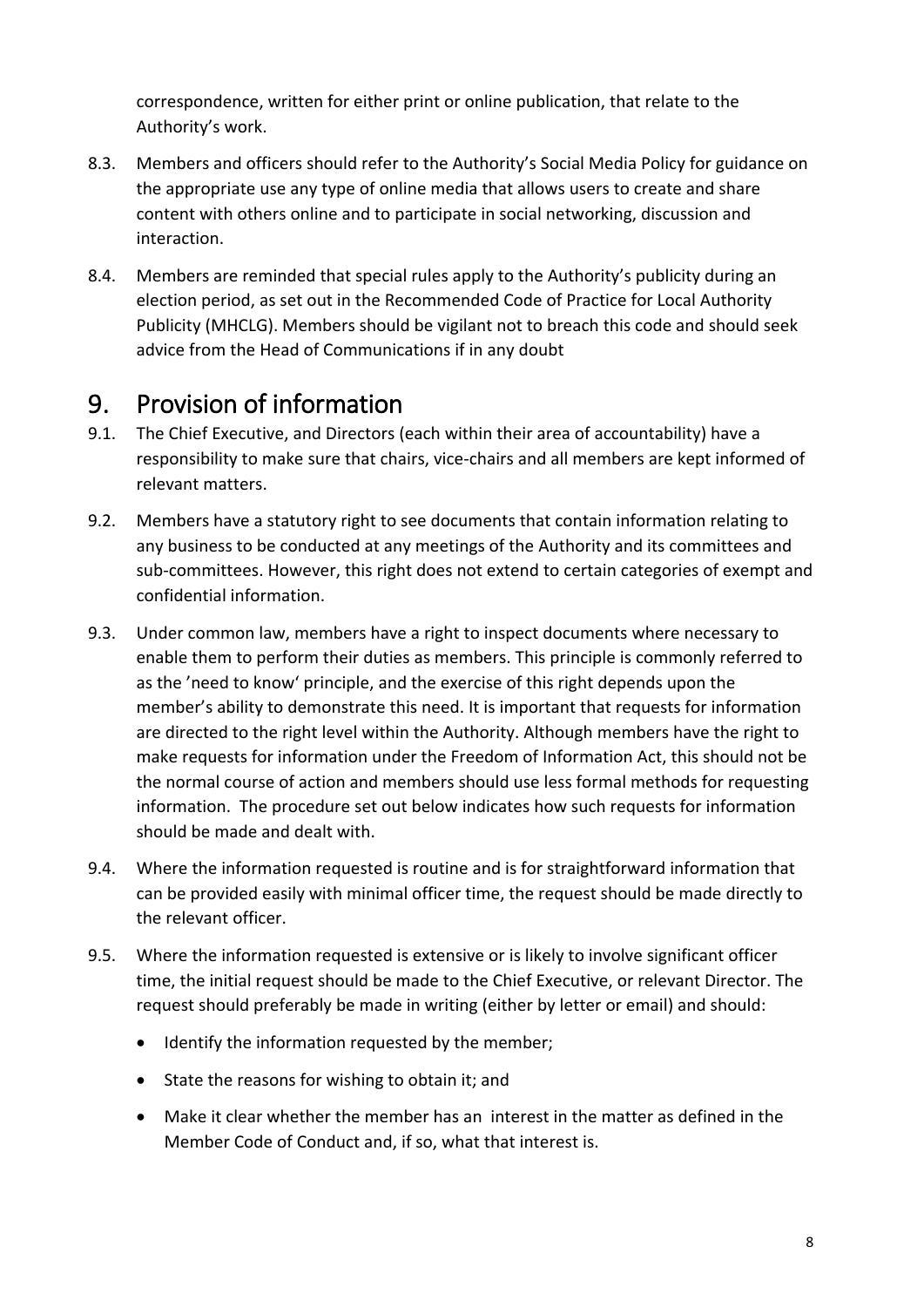- 9.6. An officer receiving a verbal request for information is entitled to ask the member to make the request in writing if there is any uncertainty about any of the matters listed above.
- 9.7. An officer receiving a request for information will arrange for it to be provided promptly and in good time for the member to be able to use it as part of their responsibilities.
- 9.8. Any officer who is in any reasonable doubt regarding the release of requested information will consult the Monitoring Officer or Data Protection Officer (DPO) for advice. Following that advice, the officer may consider it inappropriate to release the information for reasons such as:
	- The member has not established a 'need to know' basis for inspecting the information;
	- The member has an interest in the matter as defined in the Member Code of Conduct;
	- The information is commercially or otherwise sensitive; or
	- The amount of work involved in identifying and producing the information is considered to be excessive.
- 9.9. If it is not considered appropriate to release information and the member takes a different view, the member can refer the matter to the I[nformation Commissioner's](https://ico.org.uk/)  [Officer](https://ico.org.uk/) (ICO).
- 9.10. Data protection legislation restricts the processing of information relating to individuals. As such, any such information cannot be shared without the agreement of that individual (unless a legal exemption applies).

# <span id="page-8-0"></span>10. Disclosure of information

- 10.1. Exempt agenda items ('pink papers') as defined under Part 1 of [Schedule 12A of the Local](https://www.legislation.gov.uk/ukpga/1972/70/schedule/12A/2012-07-01?timeline=true)  [Government Act 1972](https://www.legislation.gov.uk/ukpga/1972/70/schedule/12A/2012-07-01?timeline=true) are to be treated as confidential information unless the Authority or committee resolves not to exclude the press or public. The author of the report makes the initial decision as to whether a paper is to be treated as confidential. The decision as to whether it remains confidential is then taken by members at the committee meeting to which the paper is presented.
- 10.2. For other information, a member must not disclose information given to them in confidence, or information that they believe or ought to know is of a confidential nature. There are various exceptions to confidentiality including, but not limited to, where there is an obligation in law to make a disclosure or it, or if there is a public interest that outweighs other considerations and disclosure is made in good faith.
- 10.3. A member who is unsure whether particular information is confidential should seek advice from the Chief Executive, Monitoring Officer or DPO.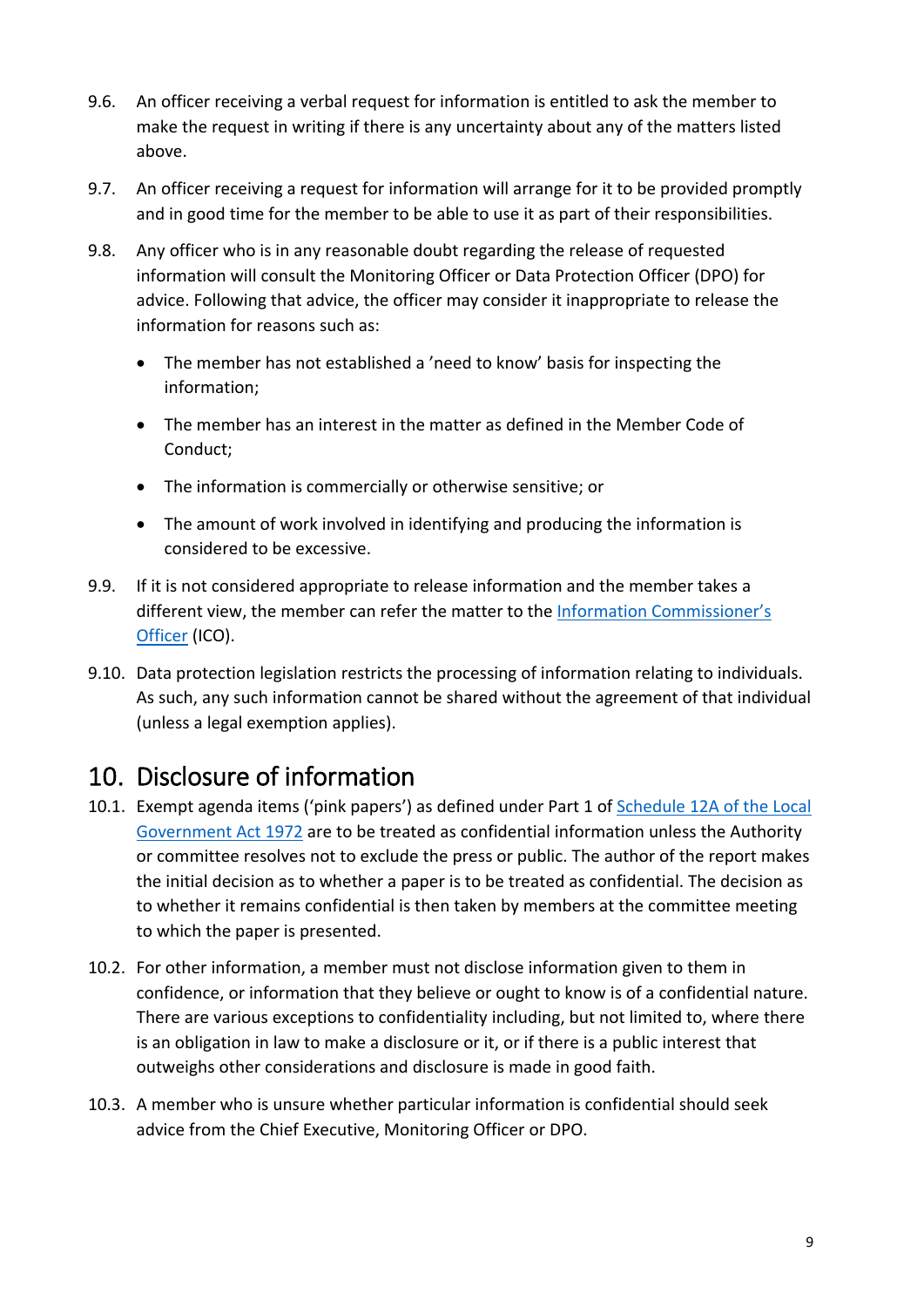- 10.4. For the purposes of this protocol, information may be confidential for a number of reasons, such as:
	- It is commercially sensitive;
	- It concerns an individual or their private business or business affairs; or
	- It relates to enforcement action to be taken by the Authority.
- 10.5. The Authority has previously agreed the following in relation to the disclosure of information:
	- a) A member wishing to disclose (to the press or otherwise) information that they have reason to believe may be confidential, or ought to know is confidential, must first notify either the Chief Executive, Monitoring Officer or DPO, giving full written details of the information that the member proposes to disclose. This will then create the opportunity for the officers named above, together with the member, to consider whether it is in fact confidential and, if it is, the extent to which any of it can be appropriately disclosed.
	- b) In some cases, it will necessarily be that these issues cannot be resolved immediately. Therefore, unless the Authority (through one of the officers named above) agrees in writing that the information can be released earlier, the member will not release it for 72 hours following the written notification referred to in paragraph 10.5 (a) above.

# <span id="page-9-0"></span>11. Roles of specific officers as set out by law

11.1. The Broads Authority has four officers who have specific roles defined by statute, that members should note:

#### <span id="page-9-1"></span>Head of Paid Service [\(Section 4 of the Local Government and Housing Act](https://www.legislation.gov.uk/ukpga/1989/42/part/I/crossheading/duties-of-particular-officers)  [1989\)](https://www.legislation.gov.uk/ukpga/1989/42/part/I/crossheading/duties-of-particular-officers)

- 11.2. This role is carried out by the Chief Executive. The Head of Paid Service is under a duty, where they consider it appropriate to do so, to report to the Authority and its members on:
	- The manner in which the discharge by the Authority of its different functions is coordinated;
	- The number and grades of staff required by the Authority for the discharge of its functions;
	- The organisation of the Authority's staff; and
	- The appointment and proper management of the Authority's staff.

#### Director of Finance [\(Section 17 of the Broads Act 1988\)](https://www.legislation.gov.uk/ukpga/1988/4/section/17)

<span id="page-9-2"></span>11.3. The Director of Finance (DoF) reports to the Chief Executive. The DoF is responsible for the proper administration of the Authority's financial affairs. They are under a duty to report any decision involving unlawful expenditure by the Authority; any unlawful course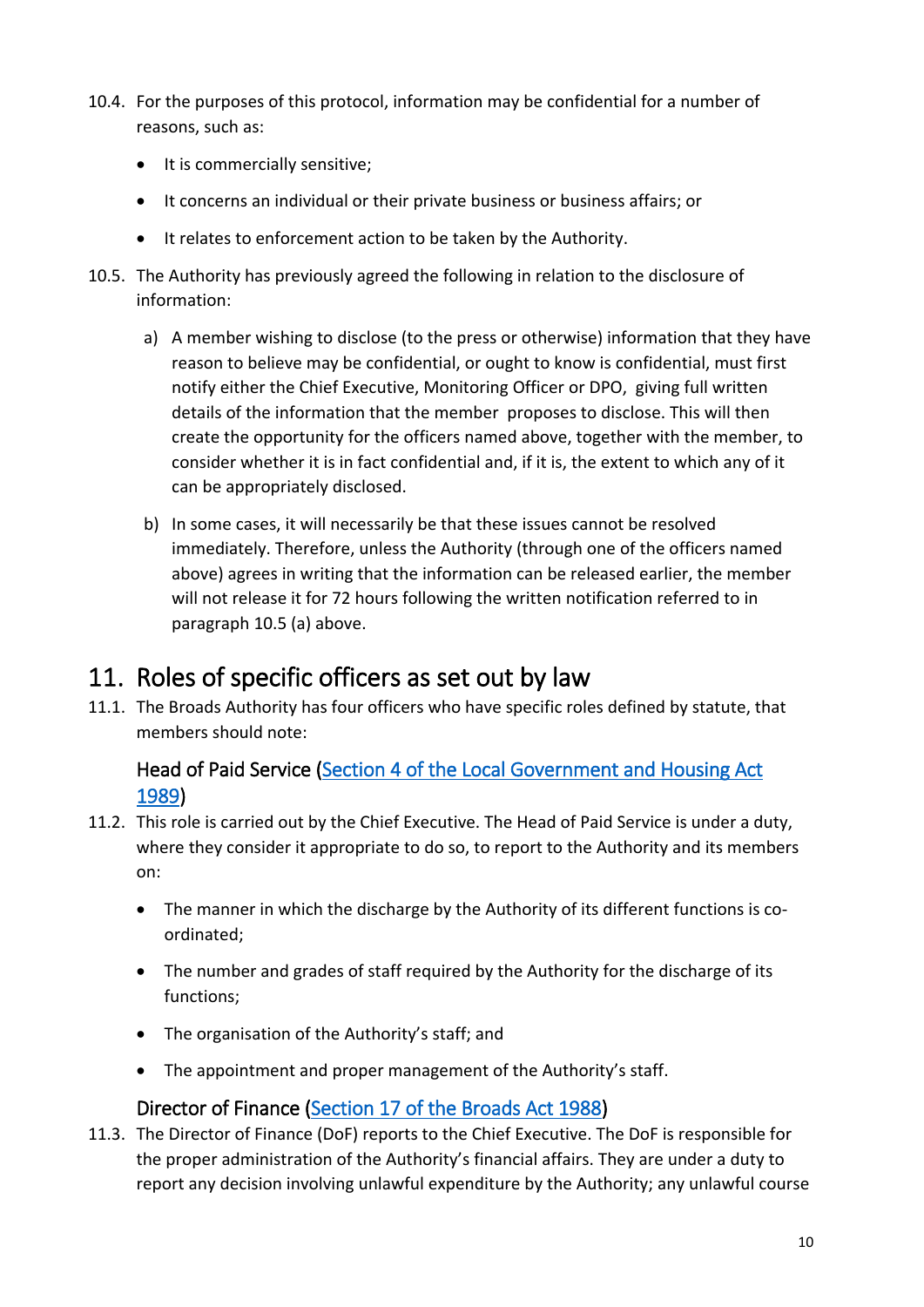of action likely to cause loss or deficiency on the part of the Authority; or an unlawful entry of an item of account.

#### <span id="page-10-0"></span>Navigation Officer [\(Section 10\(7\)](https://www.legislation.gov.uk/ukpga/1988/4/section/10) and [Part II of Schedule 5](https://www.legislation.gov.uk/ukpga/1988/4/schedule/5) of the Broads Act 1988)

11.4. This role is carried out by the Head of Ranger Services, who reports to the Director of Operations, and includes any person appointed by the Authority to act as deputy to the Navigation Officer. The Navigation Officer may give directions for regulating vessels and seagoing freight in, entering or leaving the navigation area.

#### Monitoring Officer [\(Section 5 of the Local Government and Housing Act 1989\)](https://www.legislation.gov.uk/ukpga/1989/42/part/I/crossheading/duties-of-particular-officers)

<span id="page-10-1"></span>11.5. The Monitoring Officer (MO) has a duty to put a formal report to the Authority where it appears that the Authority, its committees or officers are involved in any proposal, decision or omission that is likely to be illegal or give rise to maladministration or injustice. The MO also has specific legal duties and powers in relation to the Member Code of Conduct and the Audit and Risk Committee when dealing with members' standards issues.

Appendix 1 – Job Description for Members of National Park Authorities

Appendix 2 – Job Description for appointed members of the Broads Authority's Navigation Committee

Document updated: Sept 2021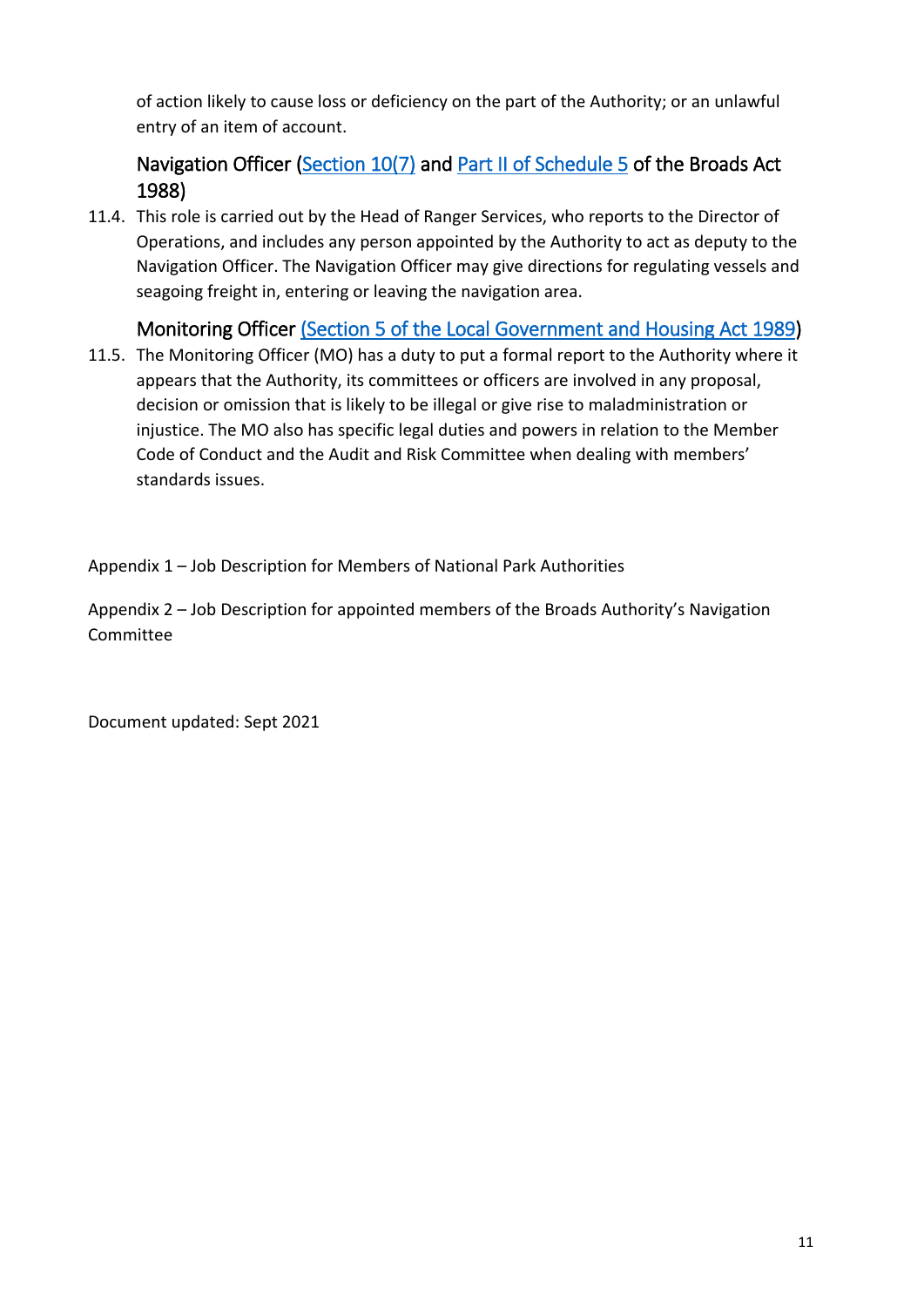# <span id="page-11-0"></span>Appendix 1 - Job Description for Members of National Park Authorities<sup>2</sup>

#### National Park purposes

Each National Park exists to conserve the natural beauty, wildlife, and cultural heritage of its area, to promote wide public understanding and enjoyment of them and, with others, to seek to foster the economic and social wellbeing of communities in the Park.

#### Purpose of the role

The overall purpose of the Chair and Members is to ensure that the National Park Authority fulfils the National Park purposes to the full and does so in the way that best suits the special characteristics of the Park. They have a duty to achieve the efficient, effective and accountable governance of the Authority in the best interests of the National Park and to provide leadership, scrutiny and direction for the organisation as a whole in pursuing the aim of sustainable development – balancing and integrating the environment, social and economic considerations. The primary purpose of the role of the Member is to work with the Chair, Chief Executive<sup>3</sup> and other Members to discharge the functions of the Authority and to steer and champion the management of the Authority so that it delivers benefits to the nation and its local communities in accordance with National Park purposes<sup>4</sup>.

Key functions:

 $\overline{a}$ 

- act with independent judgement;
- use your skills experience, local, regional and national knowledge for the benefit of the Authority;
- collectively participate in the development of policy direction, strategic thinking and innovation within the Authority, through the development of management policy, business plans and participation in the activities of the Authority's Working Groups<sup>5</sup>;
- independently scrutinise the workings and policies of the Authority;
- be committed to working in the best interests of the National Park;
- influence the Authority to help it come to informed and balanced decisions;
- seek clarification of policy and action proposals if appropriate;
- challenge proposals that exceed or go against the statutory purposes of the Authority;

<sup>&</sup>lt;sup>2</sup> Reference to National Park Authority includes for this purpose the Broads Authority, which was established under its own Act of Parliament and has a third duty to protect the interests of navigation.

<sup>&</sup>lt;sup>3</sup> National Park Officer in some parks and Chief Executive in others.

<sup>4</sup> In the case of the Broads Authority this includes the third purpose: to protect the interests of navigation

<sup>5</sup> Note: A member's role is not to micro-manage the Authority; staff are employed to run the business of the Authority, but performance information needs to be available so that members could be certain that Authority is delivering against its approved plans.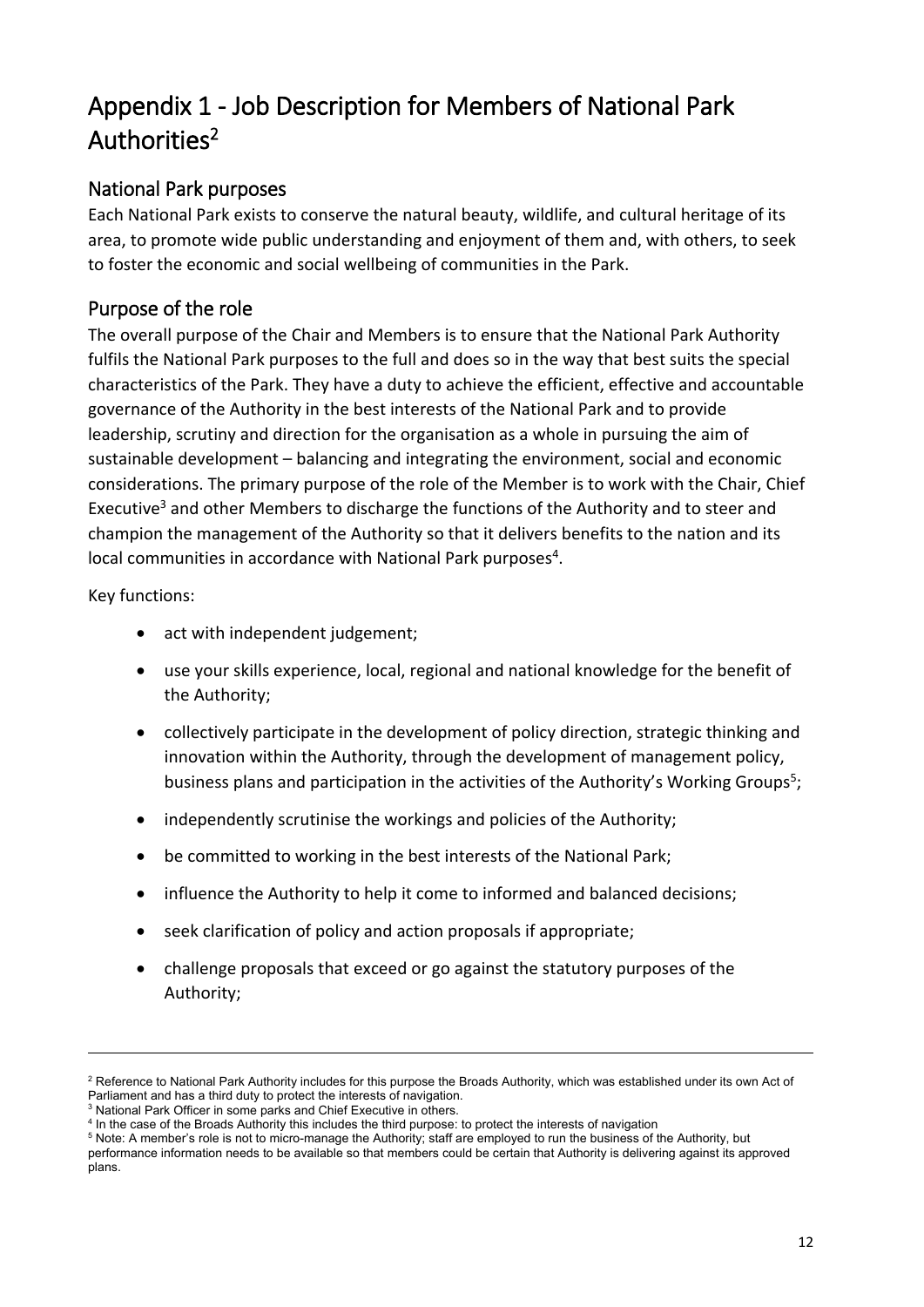- accept collective responsibility for the decisions of the Authority;
- approve and monitor programmes to implement the Authority's policies;
- contribute opinions and advice from local, regional and national perspective;
- work with Members, staff and stakeholders to apply the principles of sustainable development and the principles of National Parks<sup>6</sup> to all decision-making;
- be an ambassador for the National Park;
- Help to promote the profile and effectiveness of the Family of National Parks both through the work of your own Authority, cooperative action such as peer support and peer review and cooperation with the work of Defra, Natural England and the Association of National Park Authorities/English National Park Authorities Association.

In order to achieve this, Members will be expected to:

- attend and contribute to regular meetings of the Authority, its committees and working groups and raise issues of concern through the established procedures and mechanisms adopted by the Authority;
- read and understand, and seek clarification where necessary from Lead Officers, of briefing material provided for meetings so that you will be properly prepared for any debate on issues across the full range of the Authority's responsibilities ;
- champion and represent the Authority as an effective mechanism for promoting conservation of the Park's natural beauty, wildlife and cultural heritage, increasing public understanding and enjoyment of its special qualities and maintaining the social and economic wellbeing of local communities; and in the case of the Broads Authority, protecting the interests of navigation;
- attend appropriate training courses, briefing sessions and events arranged or sponsored by the Authority and the Association of National Park Authorities; 7
- adhere to the Standards of Conduct, Accountability and Openness of the National Park Authority;
- embrace the Government's programme for Implementing Electronic Government.

There will be opportunities to:

 $\overline{a}$ 

- serve on committees and working groups dealing with particular issues affecting the National Park;
- champion or lead a specific area of the Authority's work;

<sup>&</sup>lt;sup>6</sup> Note: the Sandford Principle does not apply to the Broads Authority which has three duties under the Norfolk and Suffolk Broads Act 1988

 $^7$  In the case of the Broads Authority this will include training in relation to the Authority's role as a navigation authority.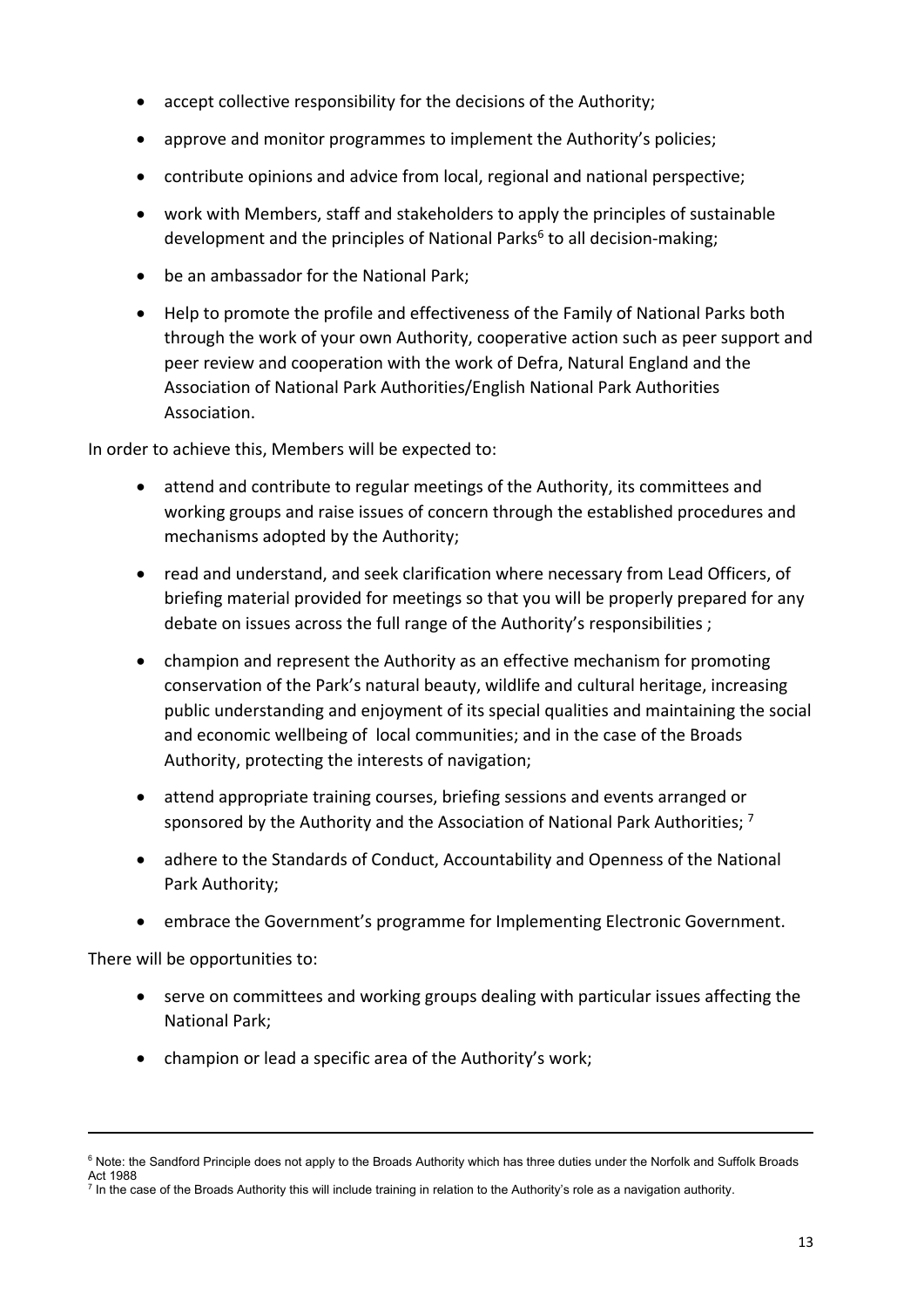- talk about the work of the Authority to local community groups;
- learn about the National Park and other protected landscape matters on field visits and fact finding tours;
- meet other people responsible for National Park matters.

#### Performance measurement

The Government, with the English National Park Authorities Association, is working up ideas for measuring the effectiveness of Authorities and their individual members. In the meantime, the following proxy measures provide a starting point for members and others to gauge the contribution which they are making to the life of the Authority.

• Attendance at main Authority meetings: The measure being the % of full Authority meetings and approved duties actually attended which that member could have attended.

**Target:** at least 75% and 75% of each specific meeting

**Purpose:** to monitor participation and commitment.

• Representation of the Authority at approved external meetings and events.

**Purpose:** to ensure an even distribution of workload, and to monitor this workload in line with 'reasonable expectations' of time commitment.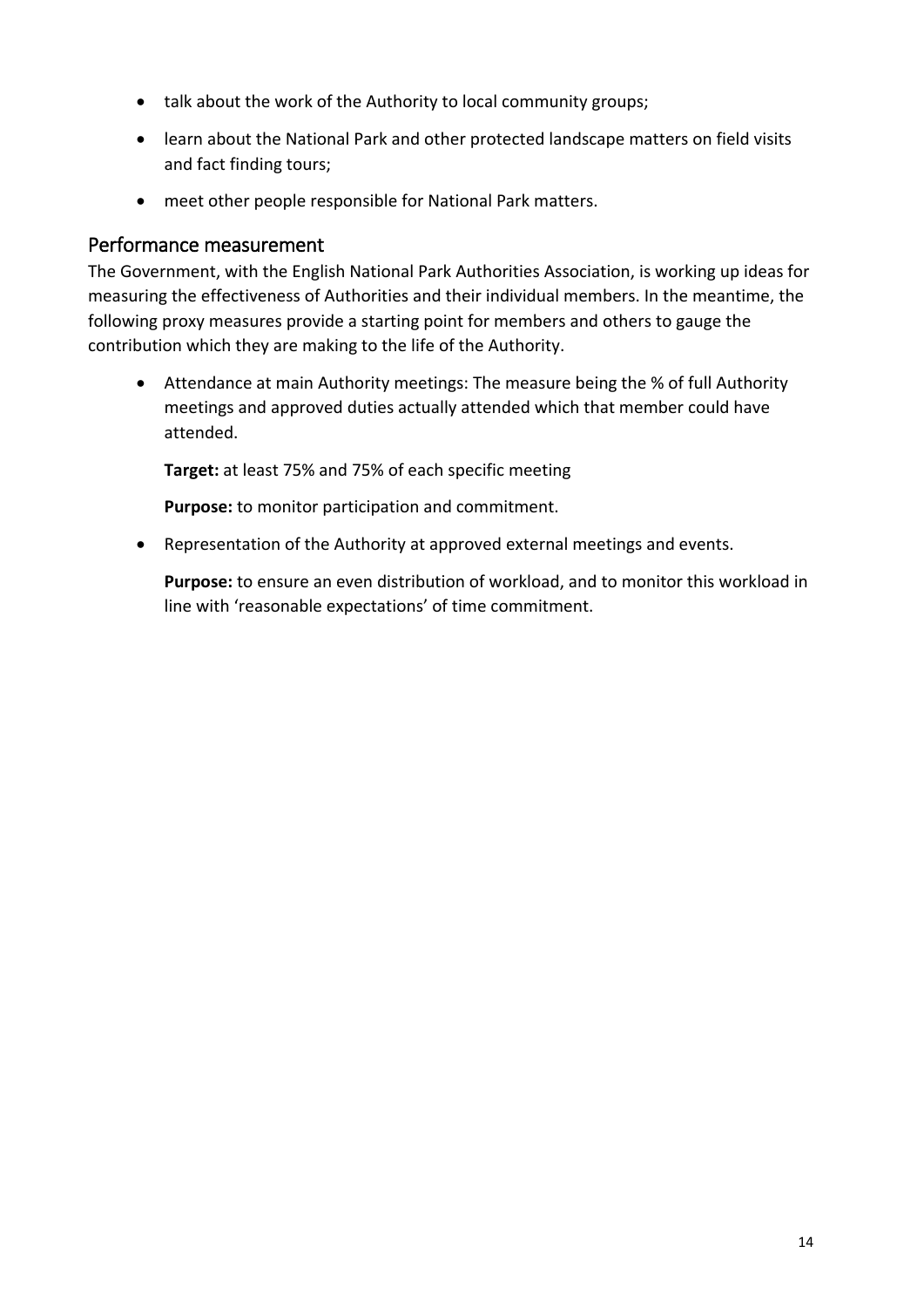# <span id="page-14-0"></span>Appendix 2 - Job Description for appointed members of the Broads Authority's Navigation Committee

#### Role of the Navigation Committee

The Broads Authority's Navigation Committee has an important role, reinforced and agreed with the national boating organisations as:

"to act as a scrutiny and advisory committee in relation to the navigation, consulted in advance on all matters of significance to navigation and with the facility to have delegated to it navigation functions but with no obligation for this to happen. This leaves the Authority and, so far as functions are delegated to them, its officers, with the full executive function but with improved accountability, recognising that the Navigation Committee has an important role in advising upon, facilitating and scrutinising the activities of the Authority in relation to its role as a navigation authority." (Appendix 3, paragraphs 1.6 and 1.7 of the agreement with the Royal Yachting Association and the British Marine Federation)

#### Membership

Appointments to the Navigation Committee are made by the Broads Authority, either directly from its own membership or after consultation with other bodies. The Committee has thirteen members, five appointed from among members of the Authority, and eight appointed following consultation with various navigation interests (see Appendix 1).

Section 9 of the Broads Act sets out the framework for the Navigation Committee. The membership was reduced by the Authority in 2005 and an extract of the Act is as set out below.

- 2) The Navigation Committee shall consist of thirteen members appointed by the Authority.
- 3) Five of the members of the Navigation Committee shall be appointed by the Authority from among the members of the Authority.
- 5) Of the other eight members of the Navigation Committee, all of whom shall be appointed from among persons who are not members of the Authority
	- a) two shall be appointed after consultation with such bodies appearing to the Authority to represent the owners of pleasure craft available for hire or reward as it considers appropriate;
	- b) one shall be appointed after consultation with such bodies appearing to it to represent nationally the owners of private pleasure craft as it considers appropriate;
	- c) one shall be appointed after consultation with such bodies appearing to it to represent the owners of private pleasure craft which use any part of the Broads as it considers appropriate;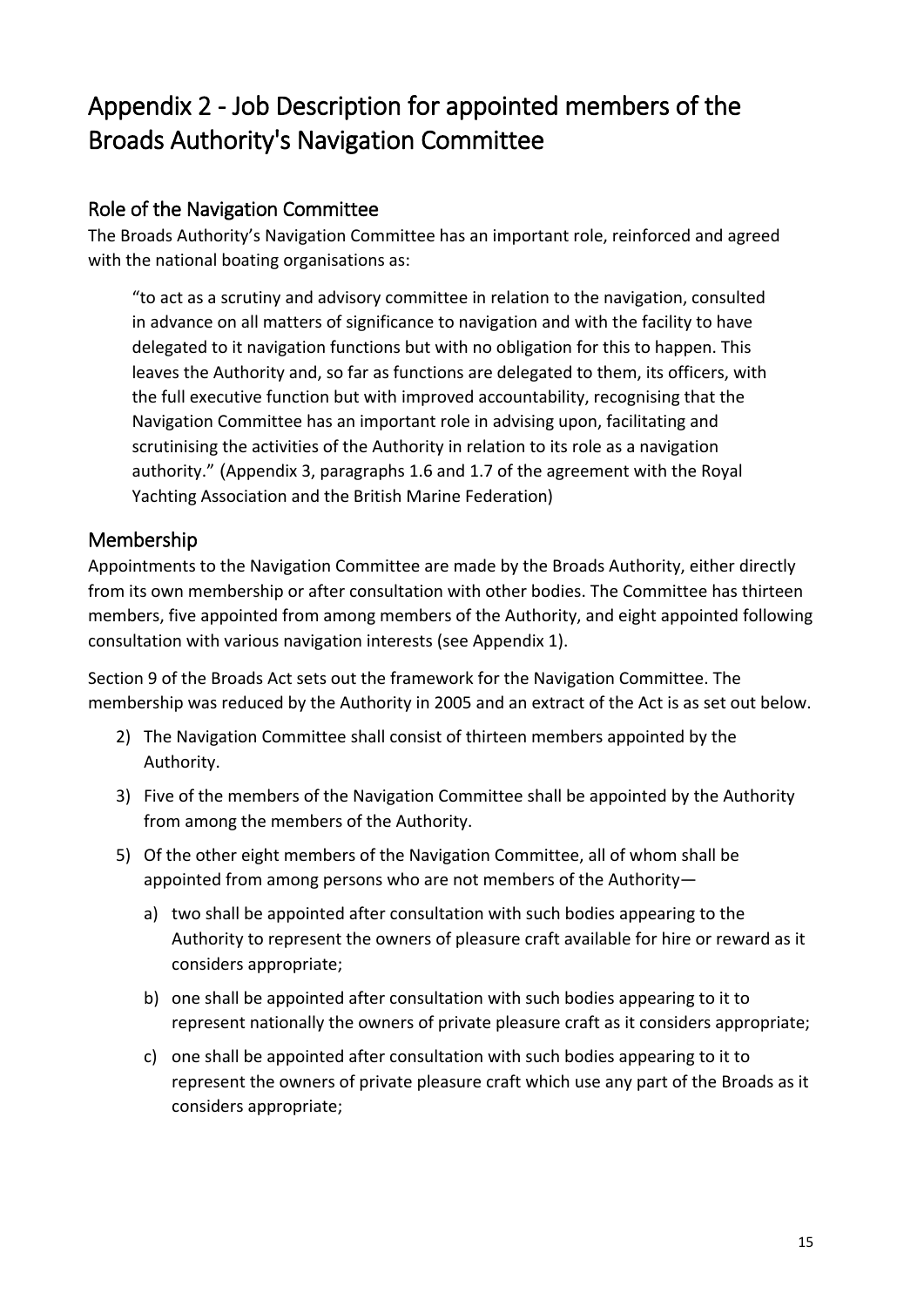- d) two shall be appointed after consultation with such bodies appearing to it to represent persons who are likely to be required to pay ship, passenger or goods dues imposed by it as it considers appropriate;
- e) one shall be appointed after consultation with such bodies appearing to it to represent other users of the navigation area as it considers appropriate; and
- f) one shall be appointed after consultation with the Great Yarmouth Port Authority.

#### Job description

This job description and person specification is for the eight members of the Navigation Committee appointed after consultation with other bodies. There is a separate job description for Broads Authority members, prescribed by the Secretary of State.

- As a Navigation Committee member, your role is to: provide advice to the Authority in relation to its navigation functions, so it can make informed and balanced decisions;
- scrutinise the Authority's processes and policies in relation to its navigation functions;
- represent the interests of users of the navigation at Navigation Committee meetings;
- act with independent judgement;
- use your skills, experience, and knowledge for the benefit of the Authority; and,
- be committed to working in the best interests of the Broads.

To achieve this, you will be expected to:

- attend and contribute to at least 75% of the Navigation Committee meetings each year (July to June), and raise issues of concern through the established processes adopted by the Authority;
- read, seeking clarification from officers where necessary, reports and other briefing material provided for Navigation Committee meetings so you are properly prepared for any debate on issues across the full range of the Authority's navigation responsibilities;
- adhere to the Authority's Code of Conduct for Members and the general standards expected from those in public office.